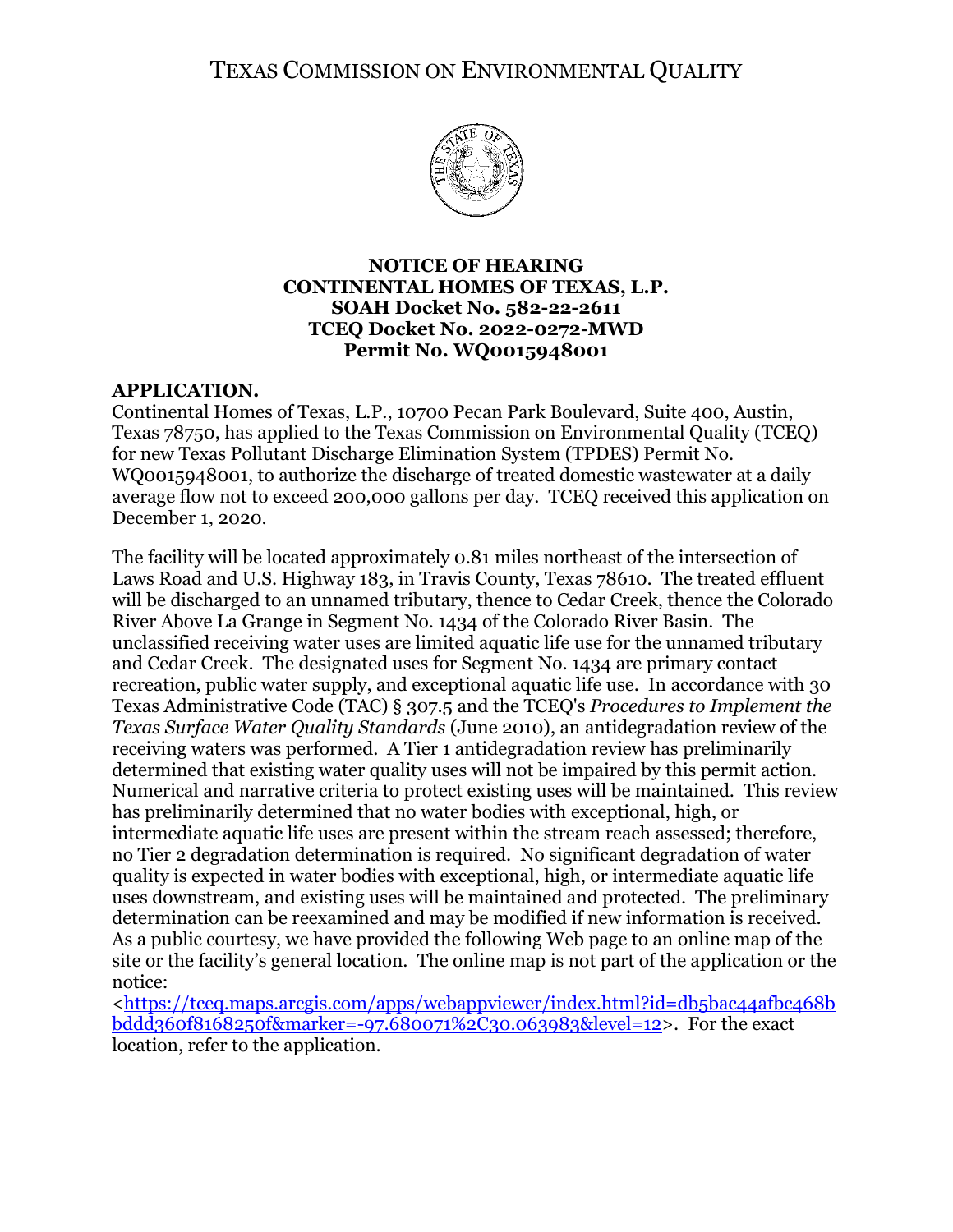The TCEQ Executive Director has prepared a draft permit which, if approved, would establish the conditions under which the facility must operate. The Executive Director has made a preliminary decision that this permit, if issued, meets all statutory and regulatory requirements. The permit application, Executive Director's preliminary decision, and draft permit are available for viewing and copying at Jones Carter Austin Office, 3100 Alvin Devane Boulevard, Suite 150, Austin, Texas.

### **CONTESTED CASE HEARING.**

Considering directives to protect public health, the State Office of Administrative Hearings (SOAH) will conduct a preliminary hearing via Zoom videoconference. A Zoom meeting is a secure, free meeting held over the internet that allows video, audio, or audio/video conferencing.

#### **10:00 a.m. – July 18, 2022**

To join the Zoom meeting via computer: **<https://soah-texas.zoomgov.com/> Meeting ID:** 160 393 1424 **Password:** 2611PHC or To join the Zoom meeting via telephone: (669) 254-5252 or (646) 828-7666 **Meeting ID:** 160 393 1424 **Password:** 4745117

# **Visit the SOAH website for registration at:<http://www.soah.texas.gov/> or call SOAH at 512-475-4993.**

The purpose of a preliminary hearing is to establish jurisdiction, name the parties, establish a procedural schedule for the remainder of the proceeding, and to address other matters as determined by the judge. The evidentiary hearing phase of the proceeding, which will occur at a later date, will be similar to a civil trial in state district court. The hearing will address the disputed issues of fact identified in the TCEQ order concerning this application issued on April 18, 2022. In addition to these issues, the judge may consider additional issues if certain factors are met.

The hearing will be conducted in accordance with Chapter 2001, Texas Government Code; Chapter 26, Texas Water Code; and the procedural rules of the TCEQ and SOAH, including 30 TAC Chapter 80 and 1 TAC Chapter 155. The hearing will be held unless all timely hearing requests have been withdrawn or denied.

To request to be a party, you must attend the hearing and show you would be adversely affected by the application in a way not common to members of the general public. Any person may attend the hearing and request to be a party. Only persons named as parties may participate at the hearing.